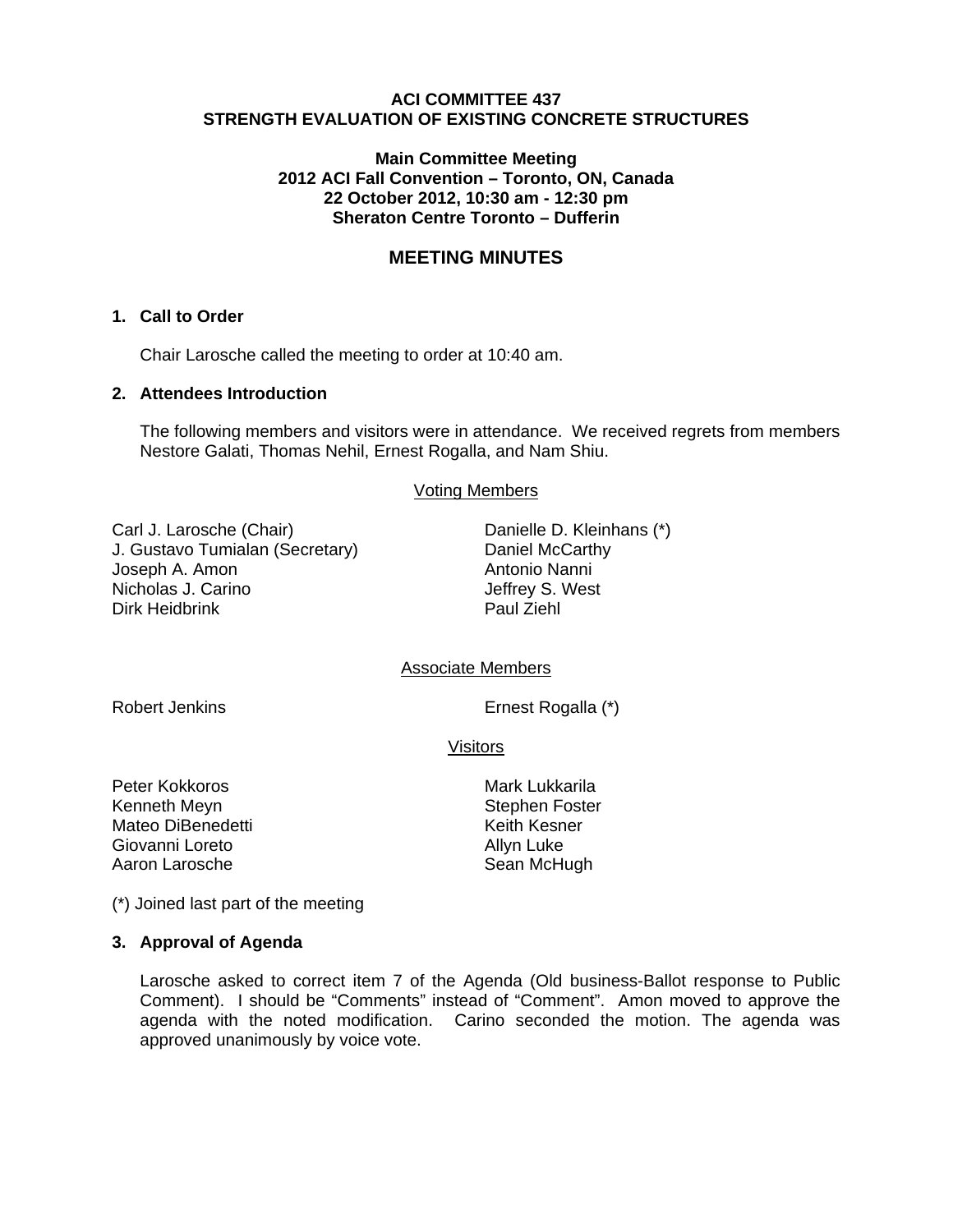# **4. Approval of the Dallas Meeting Minutes**

Carino asked to make the following correction to the meeting minutes from the 2012 Spring Convention:

• Item 8.1: Correct name of Committee ACI 444. It is "Structural Health and Monitoring"

Nanni moved to approve the meeting minutes with the correction. Heidbrink seconded the motion. The motion passed to approve the corrected minutes.

### **5. Announcements**

There were no announcements from the floor.

### **6. Chairman's Report**

### **6.1 Membership**

Javeed Munshi asked to change his membership from Voting Member to Consulting Member. ACI has not changed his member category yet.

The following associate members were removed for the committee roster due to lack of ACI membership:

- 1. Azer Kehnemui
- 2. Cheng-Ming Lin
- 3. Matthew A. Mettemeyer
- 4. Suresh G. Pinjarkar

The membership stands at 21 Voting Members, 3 Consulting Members, and 27 Associate Members.

#### **7. Old Business**

### **7.1 Task Group: Code Requirements and Commentary for Load Testing of Existing Concrete Structures**

Larosche said that during this meeting the committee will resolve the public comments. He said that the authors of each chapter will present the critical comments, followed by a discussion of all, and finally vote the entire chapter.

Below is a summary of the discussions and resolution of the public comments.

#### **Chapters 1 to 3 – Leader: West**

Larosche asked West to focus on the most critical comments. West focused on the following comments:

# **Comment No. 2**  Author: Richard Reed Page 0, Line 0 Mr. Reed is concerned about the emphasis on the two load test procedures in the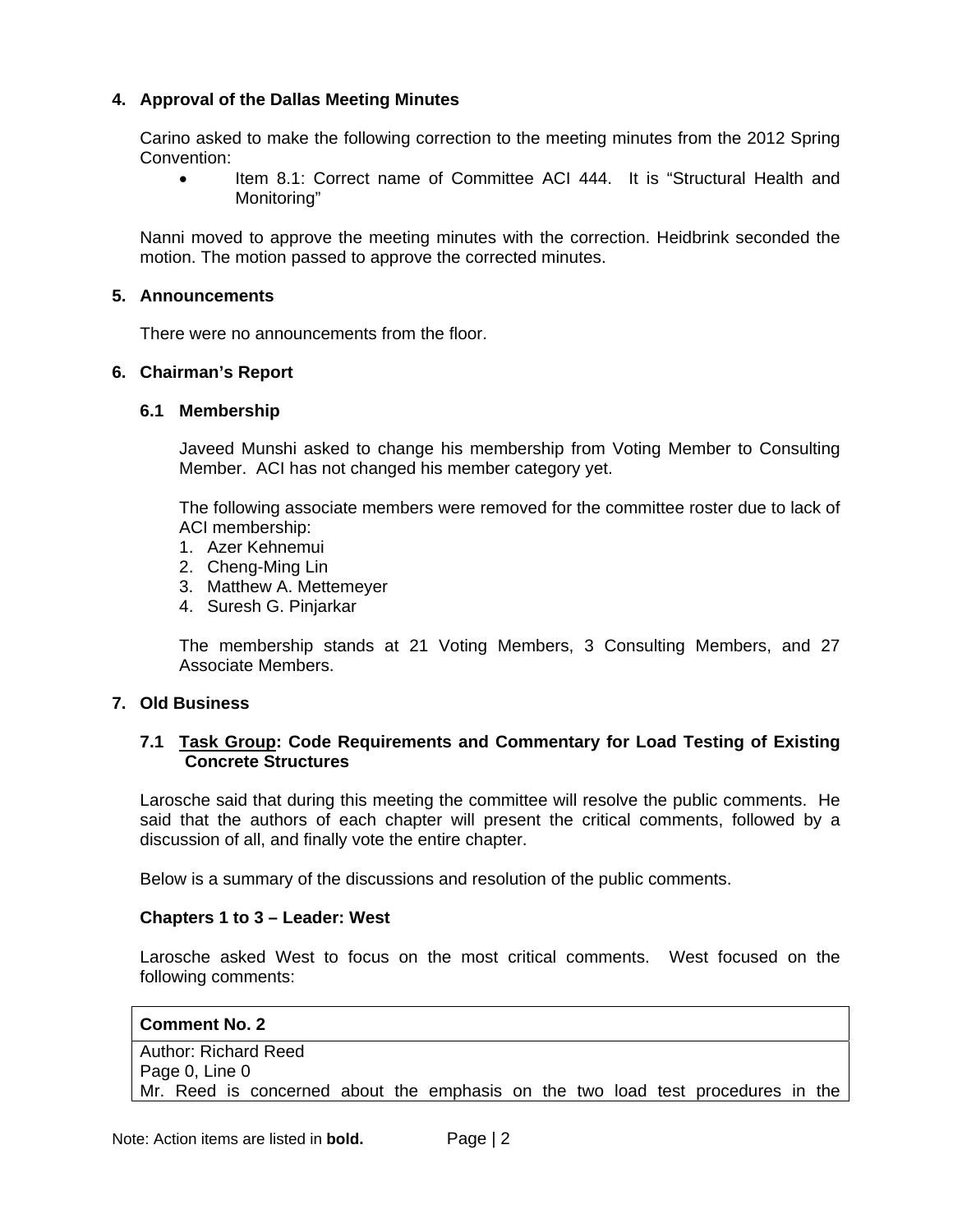document. It seems to him if we simply want to know the structural capacity of the member being tested, as is often the case, the monotonic loading protocol is adequate and much simpler. It seems to him that the cyclic loading protocol is only necessary if for some reason a more in-depth understanding of the structural behavior is determined to be useful. In his opinion, the results of the cyclic loading protocol are of academic interest only in many instances. He would suggest that the emphasis be reversed so that the monotonic loading protocol is the base procedure and the cyclic loading procedure be available if more detailed information is desired.

| Discussion: |                                                                                                                                                                                           |
|-------------|-------------------------------------------------------------------------------------------------------------------------------------------------------------------------------------------|
| West:       | The Task Group proposes to make the following modifications to address Mr.<br>Reed's comment:                                                                                             |
|             | 1. Invert the current order in what the loading protocols are presented in<br>the document. We will present the Monotonic Loading Protocol first<br>and then the Cyclic Loading Protocol. |
|             | 2. Eliminate Cycle G (monotonic loading portion) of the Cyclic Loading<br>Protocol.                                                                                                       |
| Carino:     | This is a substantial change to the document.                                                                                                                                             |
| Nanni:      | Recent load tests performed by the University of Miami using the Cyclic<br>Loading Protocol currently included in our document shows that the Cycle G                                     |
|             | is not required. No additional worthy information is obtained about the                                                                                                                   |
|             | structural performance during the additional 24 hours of testing.<br><b>This</b>                                                                                                          |
|             | comment offers a good opportunity to modify our document.                                                                                                                                 |
| Larosche:   | Agreed with Nanni's comment. It makes sense to modify the document.                                                                                                                       |

# **Comment No. 3**

Author: Anthony E. Fiorato

Page 0, Line 0

This comment is not intended to address specific provisions of the proposed ACI 437 Code. Rather it is to point out that Chapter 20 of ACI 318-11 already contains provisions for load testing of existing structures. Mr Fiorato said that perhaps he has missed something here, but it seems to him there can be serious unintended consequences if ACI were to standardize and issue two Codes that have requirements for load tests. And a cursory comparison of the two documents indicates there may be conflicts between ACI 347 and ACI 318 provisions. Any conflicting requirements could place the licensed design professional in a difficult position, and potentially cause unnecessary disputes on projects.

Mr. Fiorato has no preconceived objection to a separate ACI code on load testing of existing structures. However, provisions for such a document should be coordinated with the ACI 318 Code. Presumably, if the Institute were to choose to have a separate code for load testing, it could be normatively referenced in ACI 318 to avoid potential conflicting requirements.

Mr. Fiorato suggests that the leadership of ACI 347, 318, and TAC review this situation and determine if two different codes addressing load testing of existing structures will in fact serve the best interests of public safety, owners, the concrete industry, the design profession, and ACI.

Discussion:

Nanni: There were conversations with Mr. Poston, Chairman of ACI 318, about this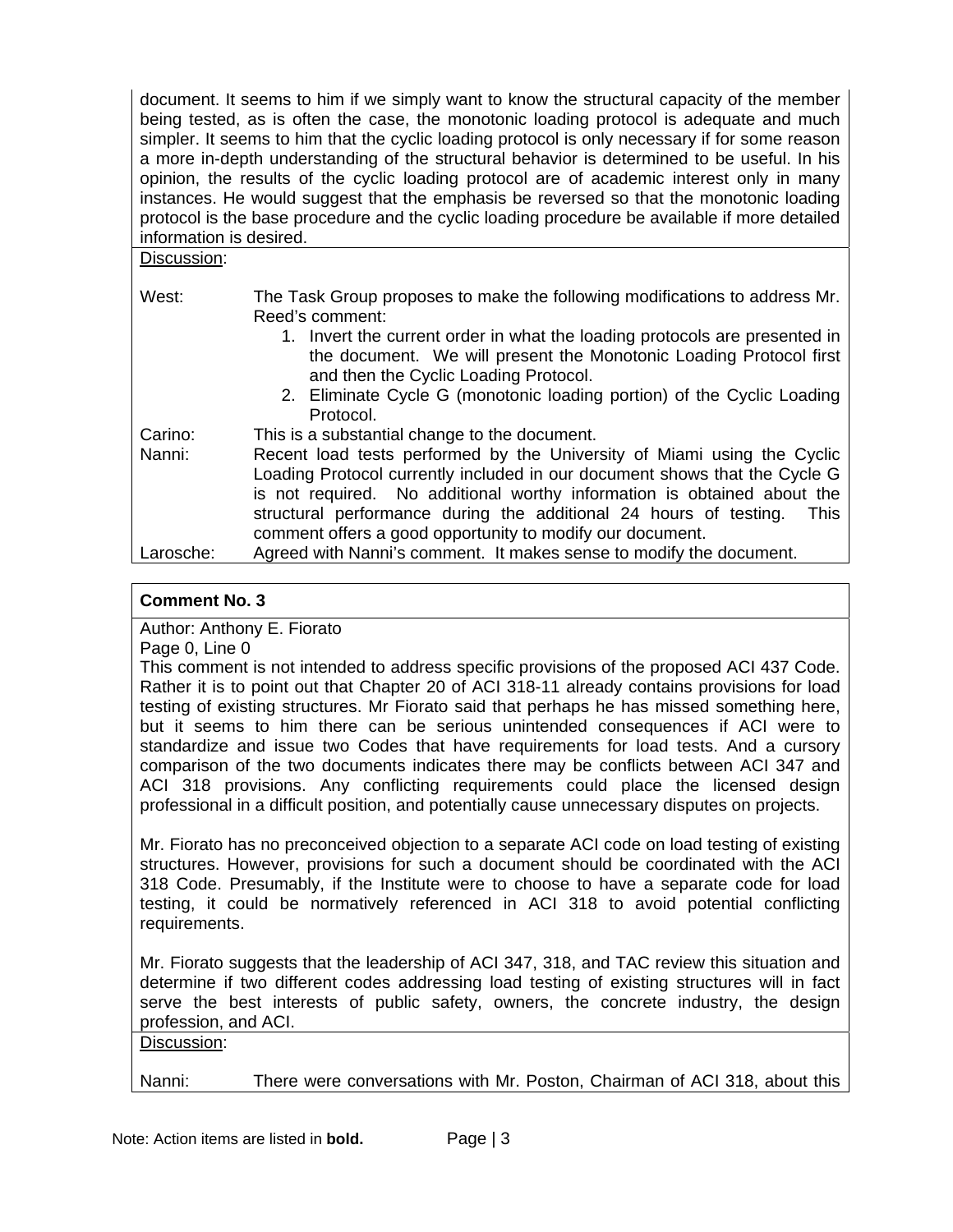issue. Basically it was proposed the following:

Load testing provisions of ACI 318 (Chapter 20) will be used when the governing building code refers to ACI 318.

Load testing provisions of ACI 437 will be used when the governing building code refers to ACI 562.

**Change code references in the document to Existing Code or ACI 562. Seek input of ACI.** 

# **Comment No. 40**

Author: Mohamed Nasser Darwish

Page 7, Line 6-8

*lt* is defined for the **cantilever** as *"twice"* the distance from the face of the support to the cantilever end, and is used in equation 6.3.4.2.for the maximum deflection limit. The last equation is the same as that of ACI 318-08 Table 9.5.b, (as also stated in the document, page 31 line 1/2). However, *l* in ACI 318-08 is defined for the *cantilever* as "clear projection of the cantilever" ACI318-08 Ch 2.1 code notation, (i.e. not twice)

Hence the term *"twice"* for the cantilever should be omitted since the document uses the same equation of ACI 318-08. Besides, the absolute deflection limit seem to be regardless of the member supports, spans and loading type.

Suggest: omit *"twice"* for the cantilever

Discussion:

West: The Task Group finds this comment non-persuasive.

The definition of  $l_t$  in this document is correct for its intended use as a deflection acceptance criterion as part of a load test. It is not the same definition or use as the requirements in Table 9.5.b of ACI 318.

No change made.

## Action:

Motion by Nanni: Vote Chapters 1 to 3 considering the modifications proposed by West (Comment No. 2), and Nanni (Comment No. 3). Motion seconded by Carino

Vote Count: Affirmative:9 Negative:0 Abstain:0 Passes 40% and 2/3 Rules

**Approve modifications to Chapters 1 to 3.** 

## **Chapter 4 – Leader: Nehil**

Nehil was not present. Larosche addressed the following critical comments.

## **Comment No. 47**

Author: Jared E. Brewe Page 12, Line 13 It is unclear why the self-weight dead load is included in the calculation of the TLM. For a load test, the self-weight is already there and should not need to be calculated and included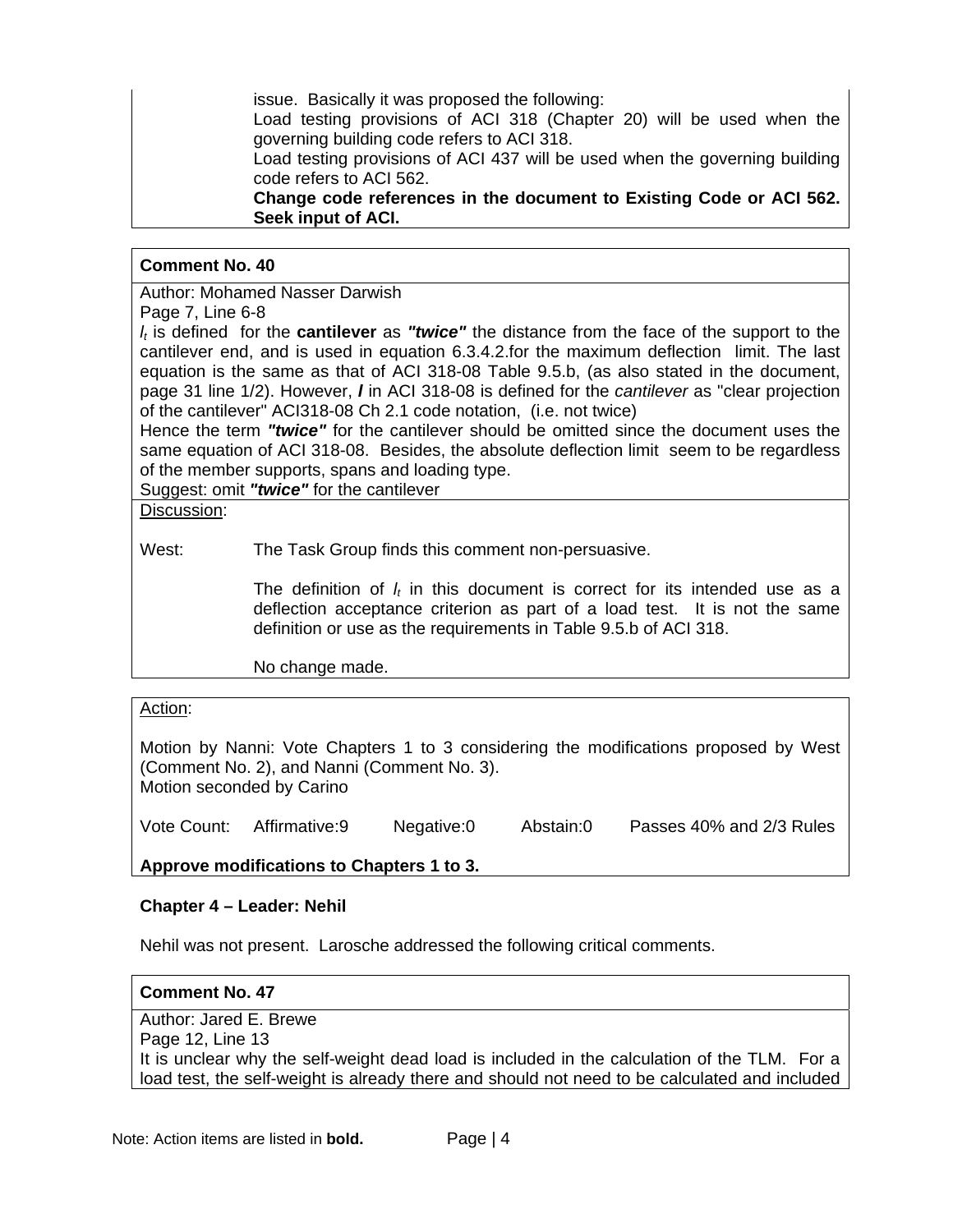in the TLM. Section 5.3.1 (Cycles E and F) requires a test load magnitude of "100 percent of TLM". Clarification should either be provided that this is not in addition to existing dead load or the Dw removed from the TLM.

#### Discussion:

Larosche: The Task Group finds this comment persuasive. To clarify this issue we will add a definition for applied test load (ATL), and change TLM changed to total test load.

### **Comment No. 52**

Author: Jared E. Brewe

Page 14, Line 14-17

As this could be a critical aspect of a load test, this commentary on members without minimum shear reinforcement should be moved to code (likely within 4.1).

Discussion:

Larosche: The Task Group finds this comment non-persuasive. The Licensed Design Professional (LDP) should be able to exercise judgment when evaluating this condition. For New Business consider a more suitable location to the commentary in question.

### Action:

Motion by Nanni: Vote Chapter 4 considering the modifications proposed by Larosche (Comment No. 47). Motion seconded by Amon

| Vote Count: Affirmative:10 | Negative:0 | Abstain:0 | Passes 40% and 2/3 Rules |
|----------------------------|------------|-----------|--------------------------|
|                            |            |           |                          |

**Approve modifications to Chapter 4** 

## **Chapter 5 – Leader: Ziehl**

Ziehl said that the majority of the public comments are editorial. Ziehl addressed the following critical comments.

#### **Comment No. 65**

Author: W. L. Gamble Page 18, Section 5.5.1 What is the intent of this section? Perhaps it should say that the licensed design professional should decide which loading protocol to follow. Discussion:

Ziehl: The Task Group finds this comment non-persuasive. The intent is not for the LDP to determine the load test, rather to assess the practicability of the cycling method.

## **Comment No. 70**

Author: W. L. Gamble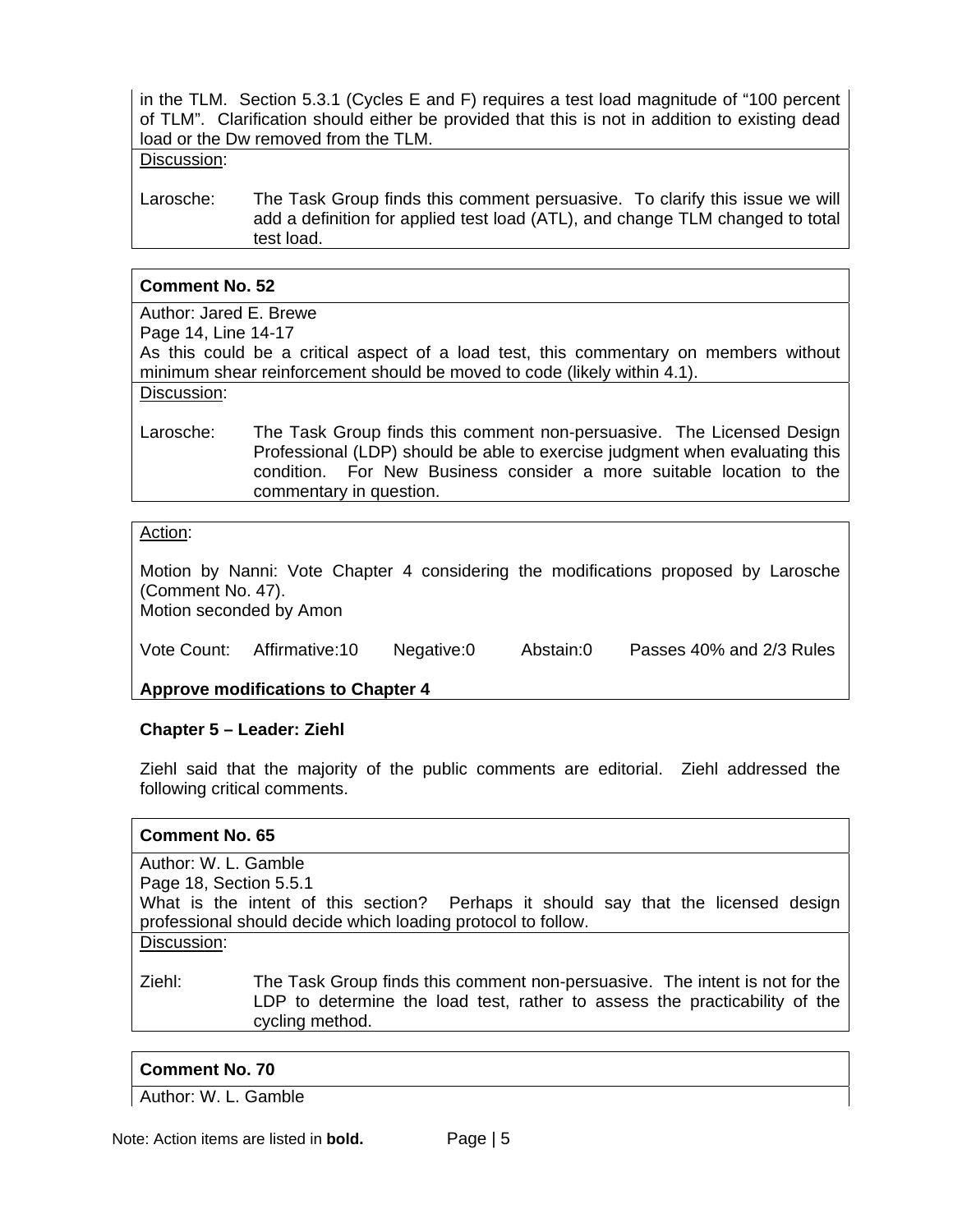Page 20, Lines 19-20

If the load is applied by hydraulic jacks and low-capacity pumps, a failure releases nearly all of the load, the remaining load is the structure plus the loading equipment. This requirement (recommendation?) seems over-kill.

# Discussion:

Ziehl: The Task Group finds this comment non-persuasive. We feel that this requirement is needed for safety.

# Action:

Motion by Nanni: Vote Chapter 5 considering the modifications presented by Ziehl Motion seconded by Carino

Vote Count: Affirmative:9 Negative:0 Abstain:0 Passes 40% and 2/3 Rules

## **Approve modifications to Chapter 5.**

## **Chapter 6 – Leader: Galati**

There was no time to discuss the public comments on Chapter 6. A web meeting will be scheduled to discuss these comments.

### **8. Liaison Member's Reports**

### **8.1 ACI Committees**

- ACI 228 No report
- ACI 364 No report
- ACI 369 No report
- ACI 423 No report
- ACI 444 No report

#### **9. New Business**

None

## **10. Open Discussion**

None

## **11. Adjourn**

Chair Larosche adjourned the meeting at 12:30 pm.

Respectfully submitted,

Gustavo Tumialan

Note: Action items are listed in **bold.** Page | 6